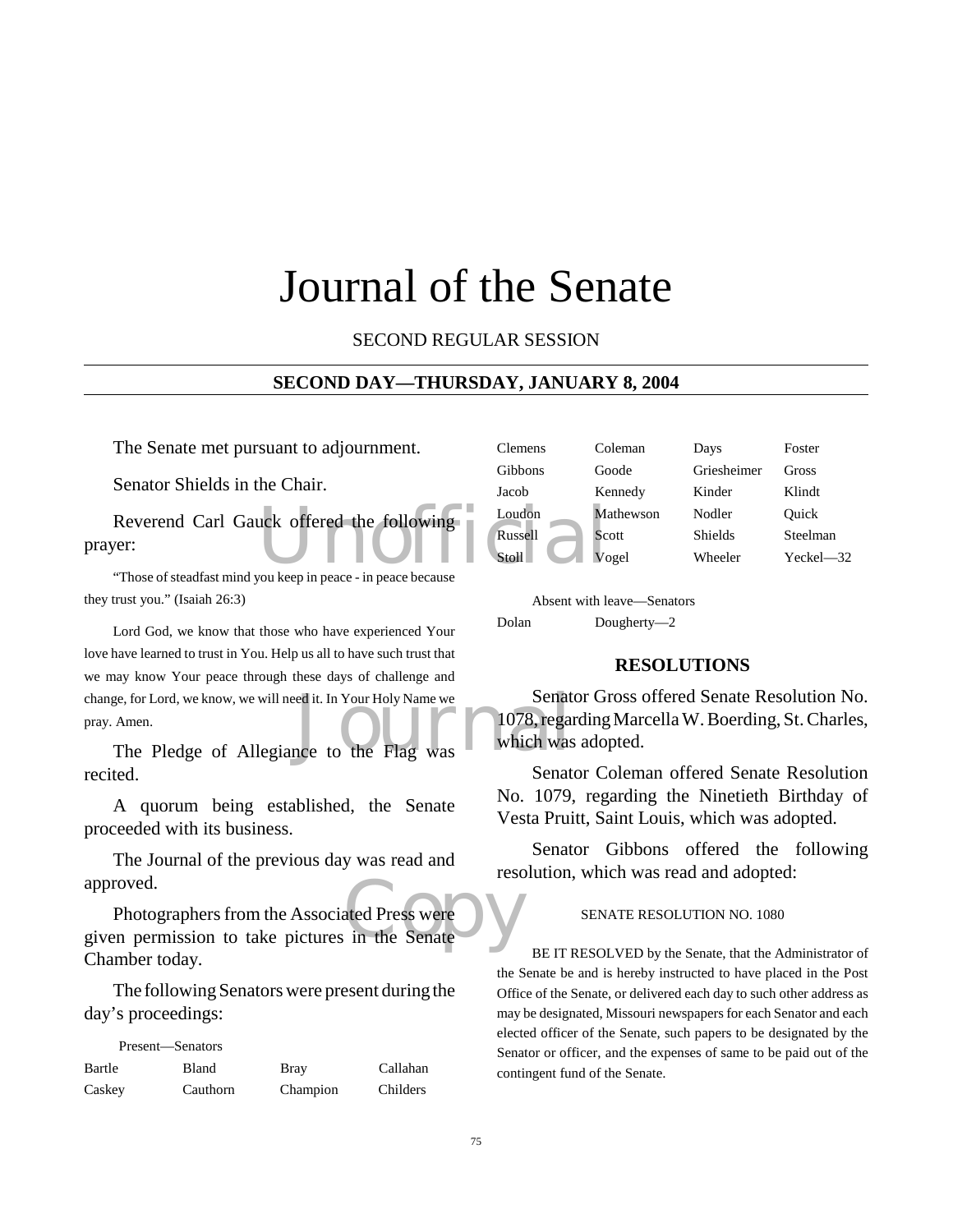#### **INTRODUCTION OF BILLS**

The following Bills were read the 1st time and ordered printed:

**SB 1015**–By Kennedy.

An Act to amend chapters 488 and 589, RSMo, by adding thereto two new sections relating to creation of the gang resistance education and training program and the show-me students with character initiative.

**SB 1016**–By Champion, Coleman and Steelman.

An Act to repeal sections 610.010, 610.020, 610.023, and 610.026, RSMo, and to enact in lieu thereof four new sections relating to electronic public meetings and records.

**SB 1017**–By Champion.

pion.<br>
chapter 574, RSMo, by<br>
section relating to obeying<br>
CONGU An Act to amend chapter 574, RSMo, by adding thereto one new section relating to obeying the lawful order of a law enforcement officer.

#### **SB 1018**–By Champion.

placed in the protective custody of the children's<br>
division.<br> **SB 1019**-By Steelman.<br>
Public service An Act to amend chapter 210, RSMo, by adding thereto one new section relating to children division.

## **SB 1019**–By Steelman.

An Act to repeal section 488.429, RSMo, and to enact in lieu thereof one new section relating to guardian ad litem fees.

**SB 1020**–By Steelman and Kinder.

 $\begin{array}{c} 0.010, 610.020, \\ 027, 610.029, \\ \text{to enact in lieu} \end{array}$  MEP An Act to repeal sections 610.010, 610.020, 610.021, 610.022, 610.026, 610.027, 610.029, 610.100, and 610.200, RSMo, and to enact in lieu thereof nine new sections relating to public records.

#### **SB 1021**–By Steelman.

An Act to repeal section 168.500, RSMo, and to enact in lieu thereof one new section relating to the career ladder placement of speech pathologists.

**SB 1022**–By Gross.

An Act to repeal section 660.520, RSMo, and to enact in lieu thereof one new section relating to child pornography.

#### **SB 1023**–By Griesheimer.

An Act to amend chapter 578, RSMo, by adding thereto one new section relating to the criminal use of audiovisual recording devices, with penalty provisions.

#### **SB 1024**–By Stoll.

An Act to amend chapter 67, RSMo, by adding thereto one new section relating to mechanical codes.

#### **SB 1025**–By Griesheimer and Steelman.

An Act to repeal section 392.200, RSMo, and to enact in lieu thereof one new section relating to telecommunications services.

### **CONCURRENT RESOLUTIONS**

Senators Stoll, Nodler, Caskey and Scott offered the following concurrent resolution:

#### SENATE CONCURRENT RESOLUTION NO. 25

WHEREAS, the Government Pension Offset (GPO) and Windfall Elimination Provision (WEP) of the federal Social Security Act penalize people who have dedicated their lives to public service by taking away benefits they have earned; and

WHEREAS, nine out of ten public employees affected by the GPO lose their entire spousal benefit, even though their spouse paid Social Security taxes for many years; and

WHEREAS, the WEP causes hard-working people to lose up to sixty percent of the benefits they earned themselves; and

WHEREAS, many workers rely on misleading Social Security Administration statements that fail to take into account the GPO and WEP when projecting benefits; and

WHEREAS, the impact of the GPO and WEP is not just felt in those states in which public employees, including educators, are not covered by Social Security, because people move from state to state and affected individuals are everywhere; and

WHEREAS, the GPO and WEP apply to all vested members of the Public School Retirement System of Missouri; and

WHEREAS, the number of people affected across the country is growing every day as more and more people reach retirement age; and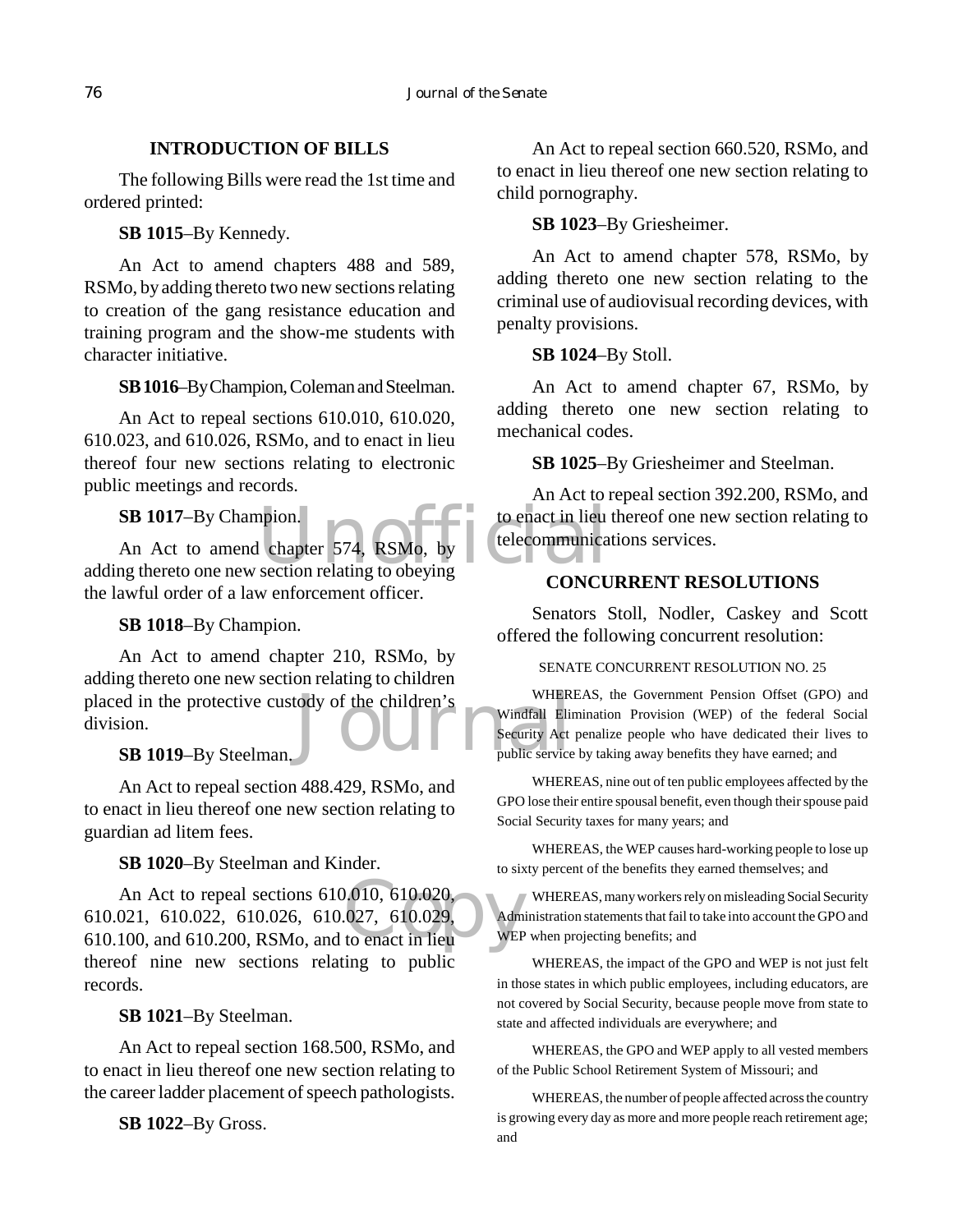WHEREAS, some 300,000 individuals lose an average of \$3,600 a year due to the GPO; and

WHEREAS, this amount can make the difference between self-sufficiency and poverty; and

WHEREAS, these people have less money to spend in their local economy and sometimes have to turn to expensive government programs like food stamps to make ends meet; and

WHEREAS, during a national teacher shortage, the GPO and WEP discourage people from entering and staying in the teaching profession, since doing so will mean a loss of earned Social Security benefits; and

WHEREAS, the GPO and WEP are also causing current educators to leave the profession and students to choose courses of study other than education; and

WHEREAS, non-Social Security states are finding it increasingly difficult to attract quality educators as more people learn about the GPO and WEP; and

SB 712-F<br>
should respect, not penalize, public<br>
SB 713-8<br>
SB 713-WHEREAS, the nation should respect, not penalize, public service; and

WHEREAS, the GPO and WEP are established in federal law and repeal of the GPO and WEP can only be enacted by the United States Congress:

Summediately repeal<br>indfall Elimination Provision<br>SB 71 NOW THEREFORE BE IT RESOLVED that the members of the Missouri Senate, Ninety-Second General Assembly, Second Regular Session, the House of Representatives concurring therein, hereby urge the Congress of the United States to immediately repeal the Government Pension Offset and Windfall Elimination Provision of the Social Security Act; and

BE IT FURTHER RESOLVED that the Secretary of the Missouri Senate be instructed to prepare properly inscribed copies of this resolution for the President of the United States Senate, the Speaker of the United States House of Representatives and the members of the Missouri Congressional delegation.

#### **REFERRALS**

**SCR 23**<br> **SCR 23** and **SCR 24** to the Committee on Rules, President Pro Tem Kinder referred **SCR 22**, Joint Rules, Resolutions and Ethics.

#### **SECOND READING OF SENATE BILLS**

The following Bills were read the 2nd time and referred to the Committees indicated:

**SB 700**—Economic Development, Tourism and Local Government.

**SB 701**—Small Business, Insurance and Industrial Relations.

**SB 703**—Judiciary and Civil and Criminal Jurisprudence.

**SB 704**—Judiciary and Civil and Criminal Jurisprudence.

**SB 705**—Small Business, Insurance and Industrial Relations.

**SB 706**—Judiciary and Civil and Criminal Jurisprudence.

**SB 707**—Ways and Means.

**SB 709**—Ways and Means.

**SB 710**—Transportation.

**SB 712**—Financial and Governmental Organization, Veterans' Affairs and Elections.

**SB 713**—Judiciary and Civil and Criminal Jurisprudence.

**SB 714**—Pensions and General Laws.

**SB 715**—Economic Development, Tourism and Local Government.

**SB 717**—Financial and Governmental Organization, Veterans' Affairs and Elections.

**SB 718**—Financial and Governmental Organization, Veterans' Affairs and Elections.

**SB 719**—Small Business, Insurance and Industrial Relations.

**SB 720**—Ways and Means.

**SB 721**—Ways and Means.

**SB 722**—Small Business, Insurance and Industrial Relations.

**SB 723**—Education.

**SB 724**—Education.

**SB 725**—Judiciary and Civil and Criminal Jurisprudence.

**SB 726**—Judiciary and Civil and Criminal Jurisprudence.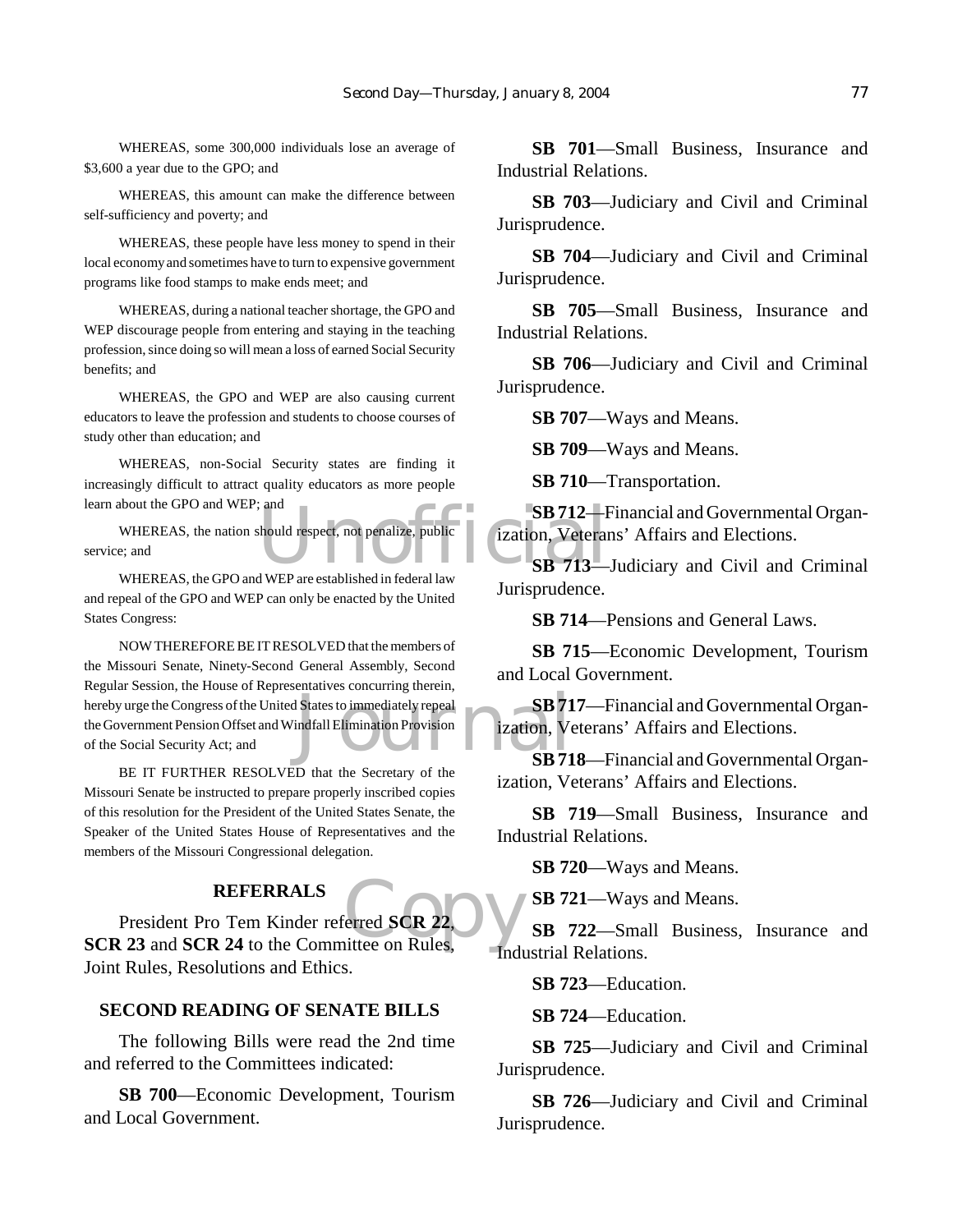**SB 727**—Judiciary and Civil and Criminal Jurisprudence.

**SB 728**—Ways and Means.

**SB 730**—Ways and Means.

**SB 731**—Transportation.

**SB 732**—Agriculture, Conservation, Parks and Natural Resources.

**SB 733**—Education.

**SB 734**—Small Business, Insurance and Industrial Relations.

**SB 735**—Agriculture, Conservation, Parks and Natural Resources.

**SB 736**—Small Business, Insurance and Industrial Relations.

Business, Insurance and Health. **SB 737**—Small Business, Insurance and Industrial Relations.

**SB 738**—Judiciary and Civil and Criminal Jurisprudence.

**SB 739**—Agriculture, Conservation, Parks and Natural Resources.

SB 740—Agriculture, Conservation, Parks<br>
Natural Resources.<br>
SB 741—Agriculture, Conservation, Parks<br>
SB 76 and Natural Resources.

**SB 741**—Agriculture, Conservation, Parks and Natural Resources.

**SB 742**—Small Business, Insurance and Industrial Relations.

Copy **SB 743**—Small Business, Insurance and Industrial Relations.

**SB 744**—Transportation.

**SB 745**—Aging, Families, Mental and Public Health.

**SB 747**—Small Business, Insurance and Industrial Relations.

**SB 748**—Transportation.

**SB 749**—Financial and Governmental Organization, Veterans' Affairs and Elections.

**SB 750**—Financial and Governmental Organization, Veterans' Affairs and Elections.

**SB 752**—Judiciary and Civil and Criminal Jurisprudence.

**SB 754**—Ways and Means.

**SB 755**—Pensions and General Laws.

**SB 756**—Ways and Means.

**SB 757**—Transportation.

**SB 758**—Economic Development, Tourism and Local Government.

**SB 759**—Commerce and the Environment.

**SB 760**—Transportation.

**SB 761**—Pensions and General Laws.

**SB 762**—Aging, Families, Mental and Public Health.

**SB 763**—Aging, Families, Mental and Public Health.

**SB 764**—Education.

**SB 765**—Judiciary and Civil and Criminal Jurisprudence.

**SB 766**—Transportation.

**SB 767**—Transportation.

**SB 768**—Education.

**SB 769**—Economic Development, Tourism and Local Government.

**SB 770**—Transportation.

**SB 771**—Transportation.

**SB 772**—Transportation.

**SB 773**—Small Business, Insurance and Industrial Relations.

**SB 775**—Aging, Families, Mental and Public Health.

**SB 776**—Aging, Families, Mental and Public Health.

**SB 777**—Ways and Means.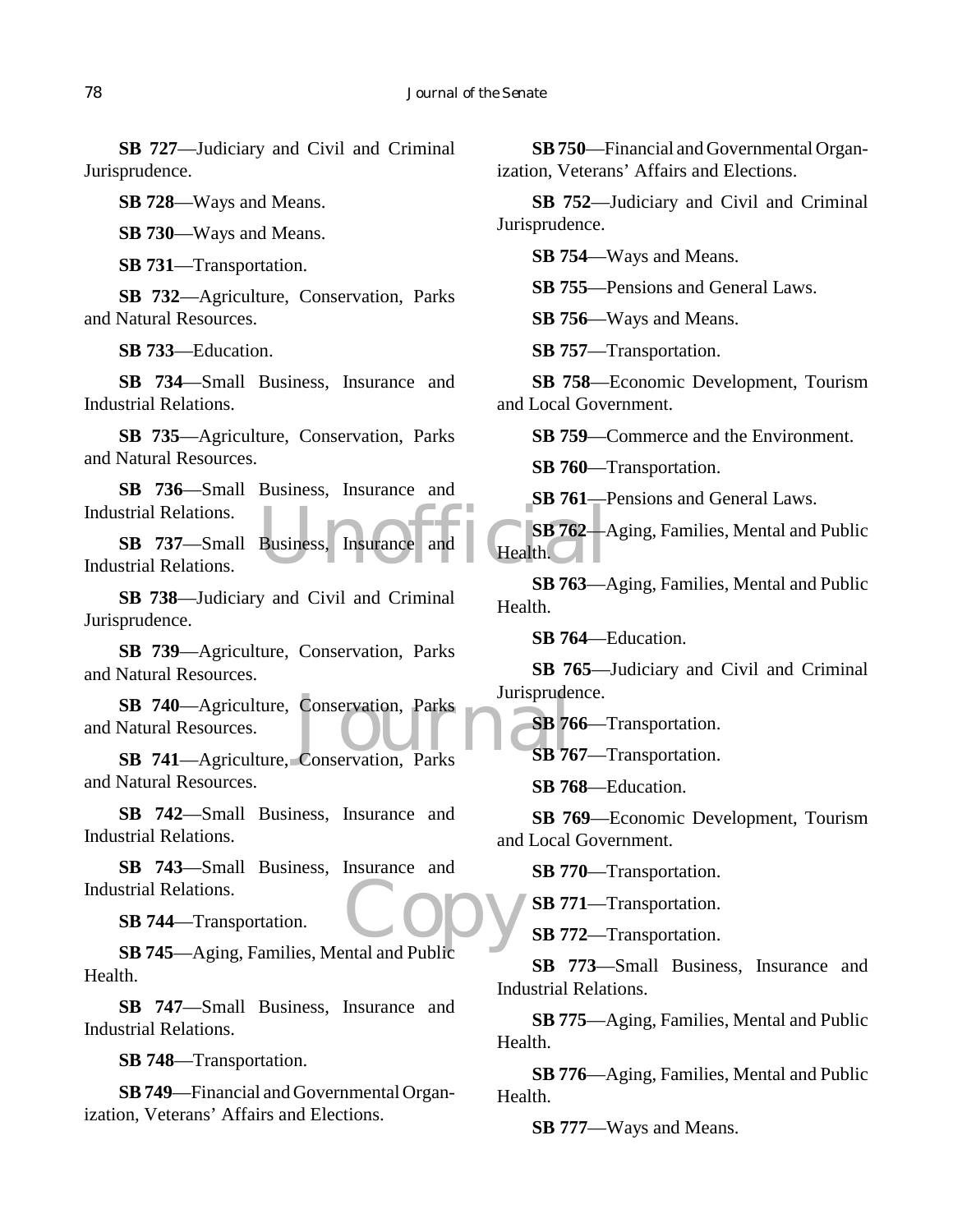**SB 778**—Ways and Means.

**SB 779**—Commerce and the Environment.

**SB 780**—Education.

**SB 781**—Judiciary and Civil and Criminal Jurisprudence.

**SB 782**—Economic Development, Tourism and Local Government.

**SB 783**—Financial and Governmental Organization, Veterans' Affairs and Elections.

**SB 784**—Economic Development, Tourism and Local Government.

**SB 785**—Agriculture, Conservation, Parks and Natural Resources.

SB 786—Commerce and the Environment.<br>
SB 789—Economic Development, Tourism **SB 789**—Economic Development, Tourism and Local Government.

**SB 791**—Ways and Means.

**SB 792**—Ways and Means.

**SB 793**—Judiciary and Civil and Criminal Jurisprudence.

**SB 794**—Ways and Means.

prudence.<br>
SB 794—Ways and Means.<br>
SB 795—Small Business, Insurance and INT Industrial Relations.

**SB 796**—Education.

**SB 797**—Ways and Means.

**SB 798**—Transportation.

mental Organ-**SB 799**—Financial and Governmental Organization, Veterans' Affairs and Elections.

**SB 800**—Financial and Governmental Organization, Veterans' Affairs and Elections.

**SB 802**—Judiciary and Civil and Criminal Jurisprudence.

#### **COMMUNICATIONS**

President Pro Tem Kinder submitted the following hearing schedule:

# SENATE HEARING SCHEDULE<br>92nd GENERAL ASSEMBLY<br>SECOND REGULAR SESSION

|               | JANUARY 8. 2004.                                                                                                                                                              |                                                                                   |                                                                         |                                                                                 |  |  |  |
|---------------|-------------------------------------------------------------------------------------------------------------------------------------------------------------------------------|-----------------------------------------------------------------------------------|-------------------------------------------------------------------------|---------------------------------------------------------------------------------|--|--|--|
|               | Monday                                                                                                                                                                        | Tuesday                                                                           | Wednesday                                                               | Thursday                                                                        |  |  |  |
| 8:30<br>a.m.  |                                                                                                                                                                               | Commerce & the<br>Environment<br>SL (Steelman)<br>Transportation<br>SCR 1 (Dolan) | Aging, Families,<br>Mental & Public Health<br>SCR 1 (Shields)           | Rules, Jt. Rules,<br>Resolutions and<br>Ethics<br>SL (Gibbons)                  |  |  |  |
| 9:00<br>a.m.  |                                                                                                                                                                               |                                                                                   | Gubernatorial<br>Appointments<br>SL (Kinder)                            | Agriculture,<br>Conservation.<br>Parks & Natural<br>Resources<br>SCR 1 (Klindt) |  |  |  |
| 11:00<br>a.m. | Financial &<br>Governmental<br>Organization,<br>Veterans' Affairs and<br>Elections<br>SL (Yeckel)<br>Governmental<br>Accountability &<br>Fiscal Oversight<br>SCR 1 (Cauthorn) |                                                                                   |                                                                         |                                                                                 |  |  |  |
| 2:00<br>p.m.  |                                                                                                                                                                               | Education<br>SCR 1 (Foster)                                                       | Small Business, Insurance<br>& Industrial Relations<br>SCR 1 (Loudon)   |                                                                                 |  |  |  |
| 3:00<br>p.m.  |                                                                                                                                                                               | Pensions &<br><b>General Laws</b><br>SL (Scott)                                   | Economic Development,<br>Tourism & Local<br>Government<br>SL (Childers) |                                                                                 |  |  |  |
| 5:00<br>p.m.  |                                                                                                                                                                               | Ways and Means<br>SL (Vogel)                                                      |                                                                         |                                                                                 |  |  |  |
| 7:00<br>p.m.  | Appropriations<br>SCR 2 (Russell)<br>Judiciary & Civil &<br>Criminal Jurisprudence<br>SL (Bartle)<br>SL - Senate Lounge                                                       | Appropriations<br>SCR 2 (Russell)                                                 | Appropriations<br>SCR 2 (Russell)                                       |                                                                                 |  |  |  |

# **INTRODUCTIONS OF GUESTS**

Senator Champion introduced to the Senate, Joshua Babb, Neosho.

Senator Clemens introduced to the Senate, Brad Risby, Springfield; and Gus Wagner, Villa Ridge.

Senator Yeckel introduced to the Senate, Jessica Jones, Kirksville.

Senator Caskey introduced to the Senate, Anjee Wilson, Holt's Summit.

On motion of Senator Gibbons, the Senate adjourned until 4:00 p.m., Monday, January 12, 2004.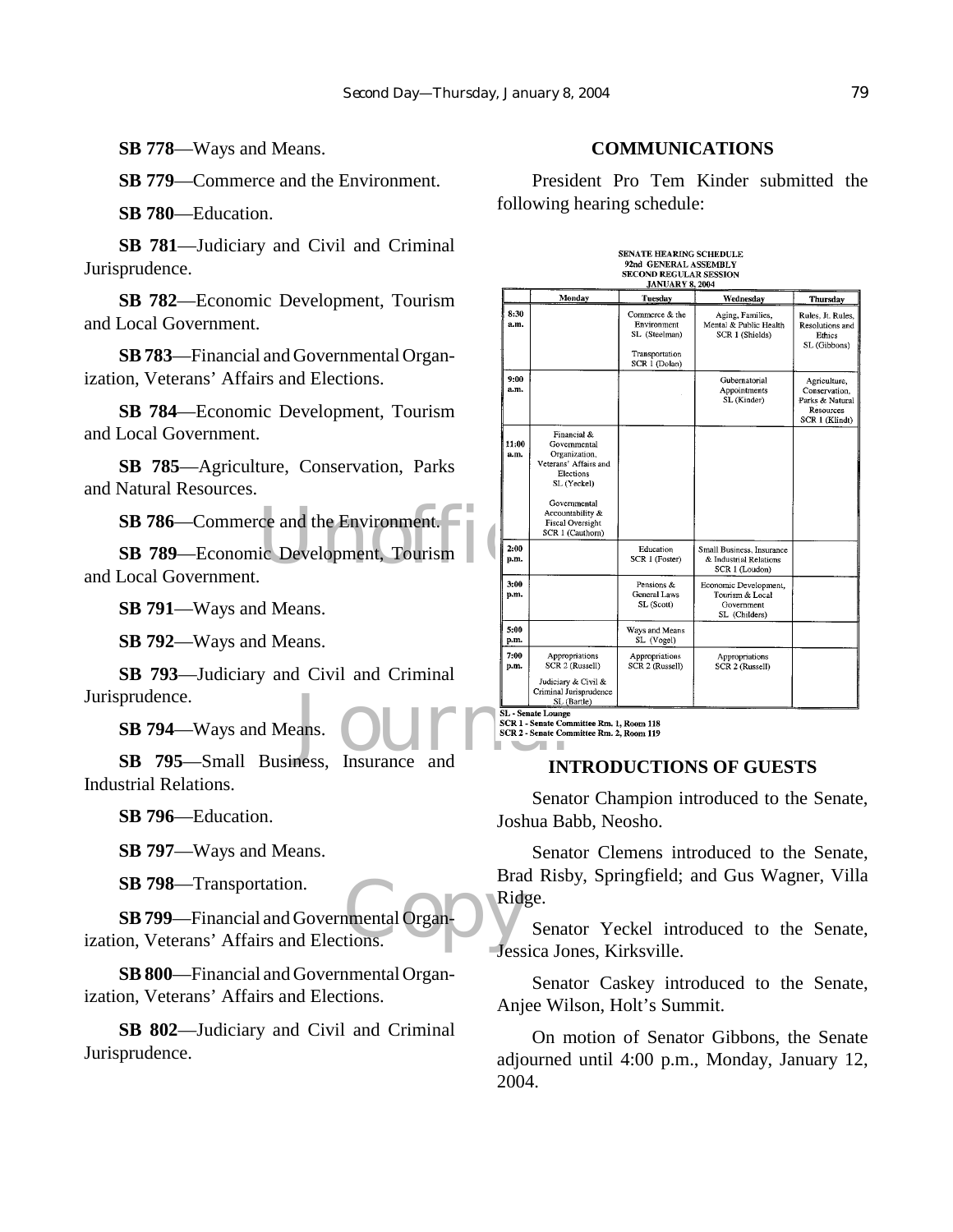80 *Journal of the Senate*

# SENATE CALENDAR  $\overline{\phantom{a}}$

## THIRD DAY-MONDAY, JANUARY 12, 2004  $\overline{\phantom{a}}$

#### FORMAL CALENDAR

#### SECOND READING OF SENATE BILLS

Unofficial SB 825-Griesh Journal Copys SB 702-Russell SB 708-Mathewson SB 711-Goode SB 716-Childers SB 729-Steelman SB 746-Dougherty, et al SB 751-Coleman SB 753-Coleman SB 774-Wheeler SB 787-Childers SB 788-Childers SB 790-Yeckel SB 801-Gross SB 803-Gross SB 804-Foster SB 805-Loudon SB 806-Loudon SB 807-Loudon SB 808-Klindt SB 809-Klindt SB 810-Klindt SB 811-Cauthorn SB 812-Cauthorn SB 813-Cauthorn SB 814-Dougherty, et al SB 815-Dougherty and Kennedy SB 816-Dougherty, et al SB 817-Kennedy and Griesheimer SB 818-Coleman SB 819-Coleman SB 820-Coleman SB 821-Shields SB 822-Shields and Yeckel SB 823-Shields SB 824-Griesheimer SB 825-Griesheimer SB 826-Bartle SB 827-Bartle SB 828-Bartle SB 829-Bray SB 830-Bray SB 831-Bray SB 832-Wheeler SB 833-Russell SB 834-Russell SB 835-Caskey SB 836-Caskey SB 837-Caskey SB 838-Goode, et al SB 839-Goode SB 840-Goode SB 841-Childers SB 842-Childers SB 843-Childers SB 844-Yeckel SB 845-Yeckel SB 846-Yeckel SB 847-Bland SB 848-Bland SB 849-Bland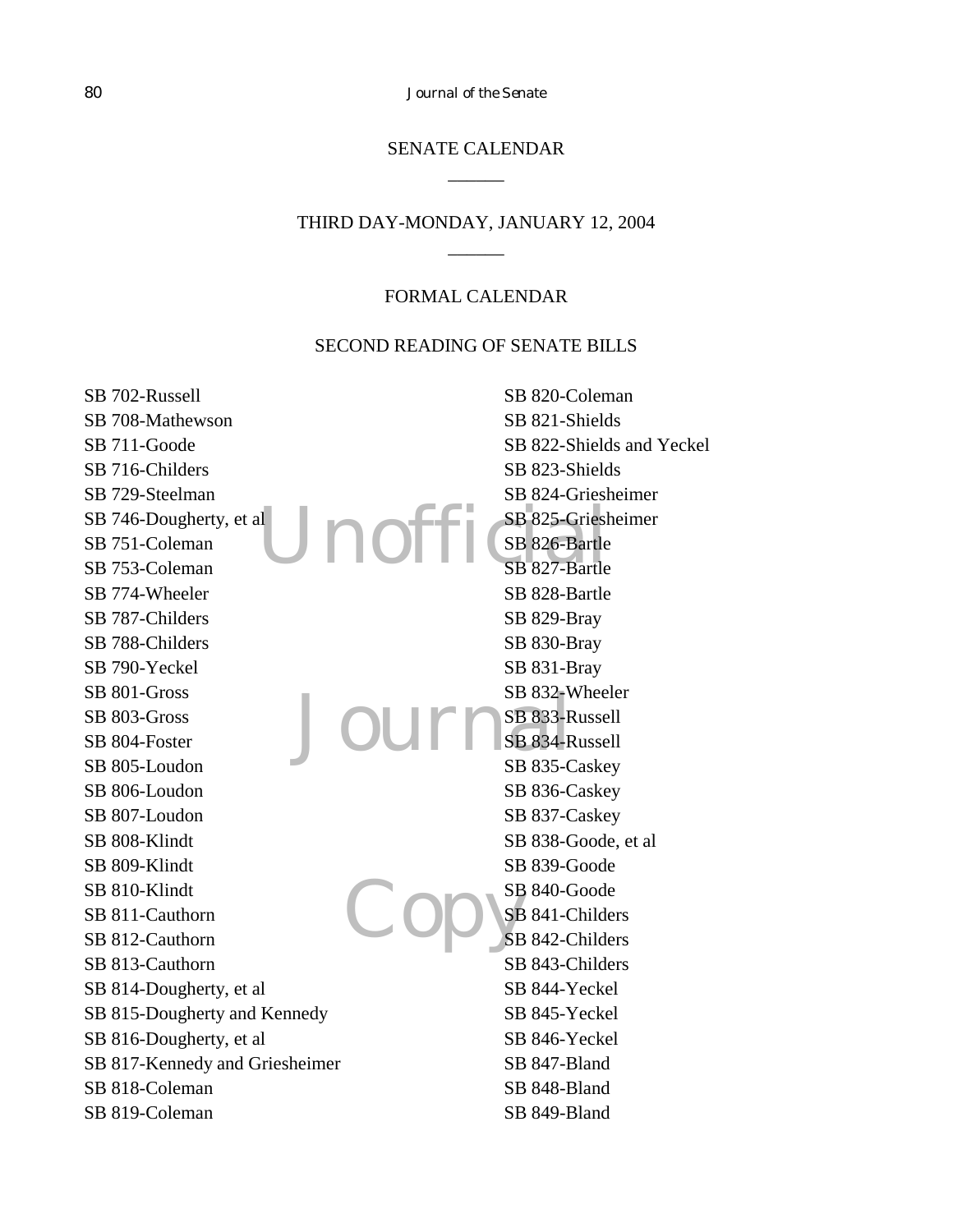SB 850-Steelman SB 851-Gross SB 852-Gross SB 853-Gross SB 854-Loudon SB 855-Loudon SB 856-Loudon SB 857-Klindt SB 858-Klindt SB 859-Klindt SB 860-Cauthorn SB 861-Cauthorn SB 862-Cauthorn SB 863-Dougherty SB 864-Dougherty SB 865-Dougherty and Kennedy SB 866-Coleman SB 867-Coleman SB 868-Shields SB 869-Shields SB 870-Bartle SB 871-Bray SB 872-Bray SB 873-Bray SB 874-Caskey SB 875-Caskey and Childers SB 876-Goode SB 877-Goode and Days SB 878-Goode, et al SB 879-Bland SB 880-Bland SB 881-Bland SB 882-Klindt SB 883-Klindt SB 884-Klindt SB 885-Cauthorn SB 886-Cauthorn and Klindt SB 887-Goode SB 888-Goode SB 889-Goode SB 890-Bland

Kennedy<br>
SB 906-Foster<br>
SB 907-Klind Journal Copys SB 891-Bland SB 892-Bland SB 893-Goode SB 894-Goode SB 895-Goode SB 896-Bland SB 897-Bland SB 898-Bland SB 899-Goode SB 900-Goode SB 901-Goode SB 902-Bland SB 903-Bland SB 904-Gross and Nodler SB 905-Foster SB 906-Foster SB 907-Klindt SB 908-Cauthorn SB 909-Bartle SB 910-Bland SB 911-Bland SB 912-Dougherty and Days SB 913-Dougherty and Bray SB 914-Dougherty and Russell SB 915-Dougherty, et al. SB 916-Dougherty SB 917-Dougherty and Bray SB 918-Dougherty, et al SB 919-Gibbons and Stoll SB 920-Caskey SB 921-Caskey SB 922-Coleman SB 923-Goode SB 924-Bland SB 925-Bland SB 926-Loudon SB 927-Loudon SB 928-Loudon SB 929-Wheeler SB 930-Loudon SB 931-Loudon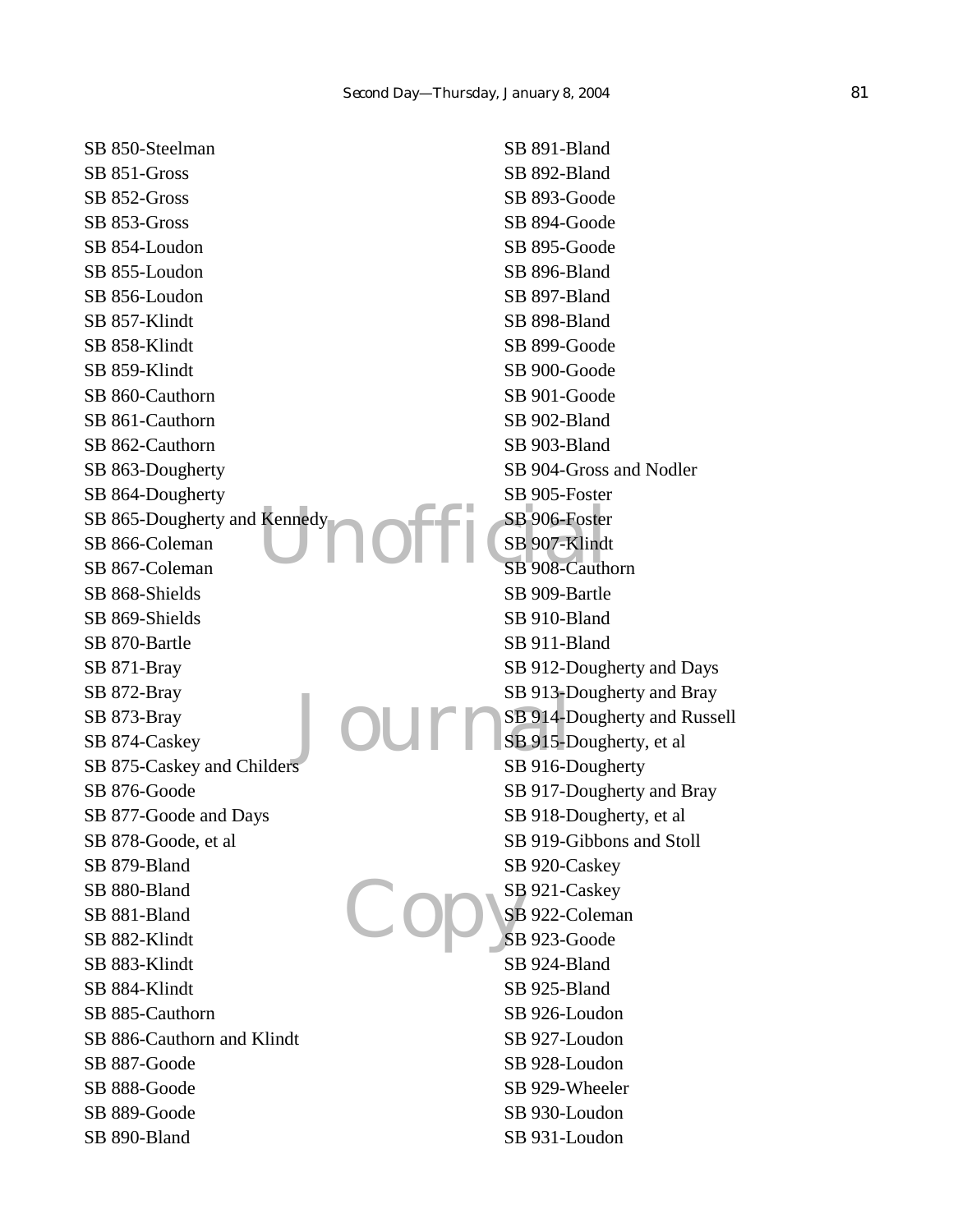Unofi Journ  $\overline{\mathcal{C}}$ SB 932-Loudon SB 933-Yeckel, et al SB 934-Bland SB 935-Gibbons SB 937-Gross SB 938-Gross SB 939-Coleman SB 940-Coleman SB 941-Coleman SB 942-Nodler SB 943-Goode and Gross SB 944-Goode SB 945-Gibbons SB 946-Bray, et al SB 947-Russell SB 948-Steelman SB 949-Steelman SB 950-Griesheimer SB 951-Griesheimer SB 952-Wheeler SB 953-Caskey SB 954-Foster SB 955-Scott SB 956-Scott SB 957-Scott SB 958-Scott SB 959-Childers SB 960-Gibbons SB 961-Champion SB 962-Clemens SB 963-Shields SB 964-Shields SB 965-Shields SB 966-Shields SB 967-Shields SB 968-Shields SB 969-Shields SB 970-Childers SB 971-Stoll SB 972-Stoll SB 973-Stoll SB 974-Dougherty SB 975-Dougherty SB 976-Stoll SB 977-Stoll SB 978-Stoll SB 979-Stoll SB 980-Bartle SB 981-Vogel SB 982-Coleman SB 983-Quick SB 984-Foster SB 985-Foster SB 986-Cauthorn SB 987-Quick SB 988-Steelman SB 989-Gross, et al SB 990-Loudon SB 991-Dougherty SB 992-Cauthorn SB 993-Cauthorn SB 994-Coleman SB 995-Coleman SB 996-Shields SB 997-Shields SB 998-Shields SB 999-Griesheimer SB 1000-Bartle SB 1001-Wheeler SB 1002-Bray SB 1003-Gibbons, et al SB 1004-Shields SB 1005-Shields and Stoll SB 1006-Goode, et al SB 1007-Goode and Mathewson SB 1008-Goode SB 1009-Griesheimer SB 1010-Dougherty, et al SB 1011-Dougherty